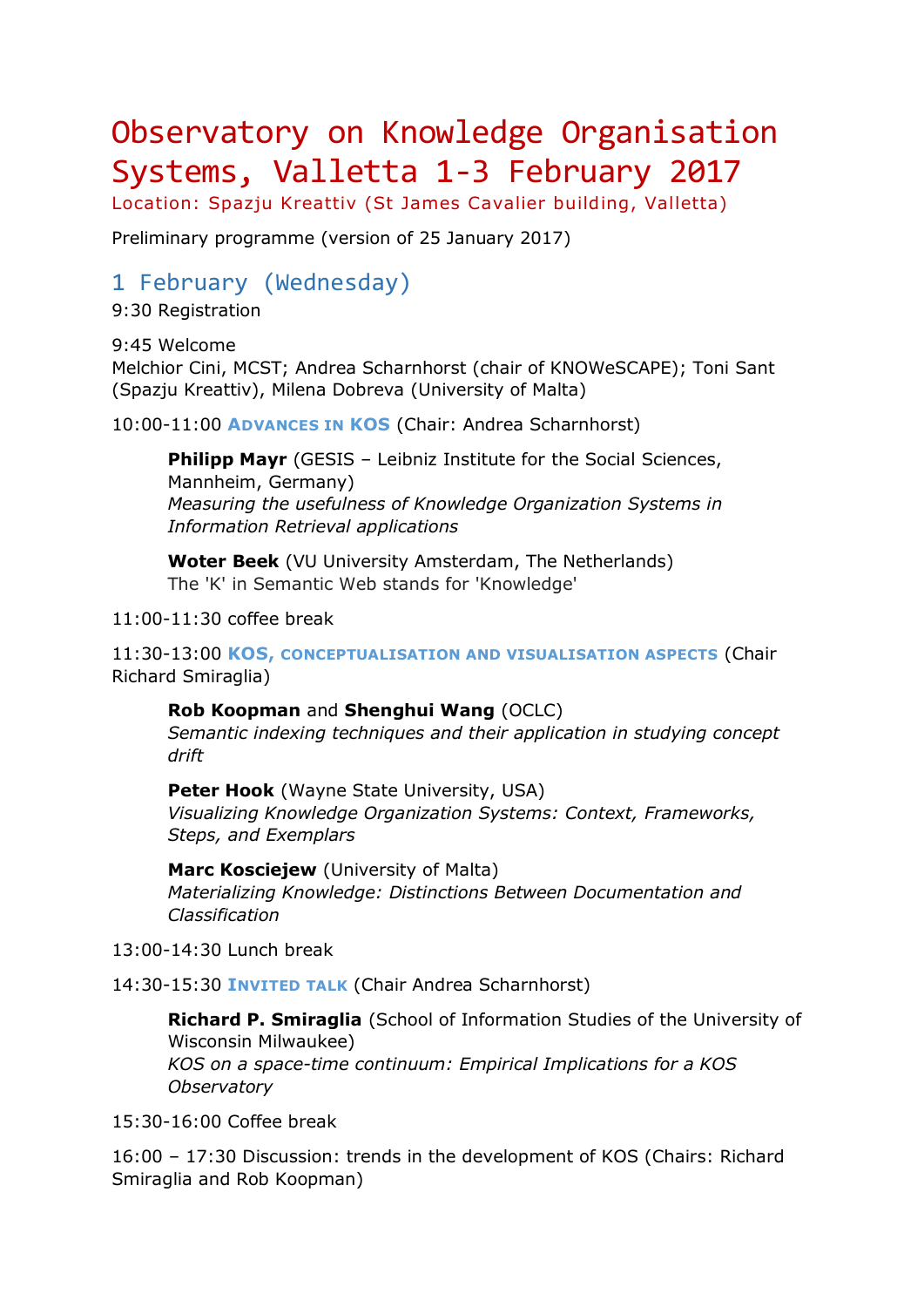## 2 February (Thursday)

10:30-12:30 **NEW DIMENSIONS AND INSTRUMENTS OF CATALOGUING** (Chair Suzanne Barbalet)

**Jan Kozłowski** (Ministry of Science and Higher Education, Poland) *"Distant cataloguing"–a step towards digital and qualitative humanities*

**Aida Slavic** (UDC)

*Universal knowledge classifications: from linking information to linked data*

**Inkyung Choi** (University of Wisconsin, Milwakee, USA) *Map of cross-cultural bibliographic classifications: the adaptation of the KDC into the DDC*

**Panayiota Polydoratou** (ATEI, Thessaloniki, Greece) *Some of the challenges and lessons learned from the translation of UDC in Greek*

12:30-14:00 Lunch break

14:00-15:30 **INVITED TALK** (Chair Andrea Scharnhorst)

**Joseph T. Tennis** (Information School of the University of Washington) *Do We Have All the Terms for this Art?: Exploring the Nature and Continued Conceptualization of KOS through their Collective and Individual Histories*

**Paul Groth** (Elsevier Labs, The Netherlands) *New sources of change in knowledge organization systems*

15:00-15:30 Coffee break

15:30-17:30 **KOS, MEMORY INSTITUTIONS, AND DIGITAL HUMANITIES** (Chair Jan Kozłowski)

**Birte Christensen-Dalsgaard** (Digital Humanities Lab, Denmark) *Designing a website for digital humanities, including the use of the taxonomy TaDiRAH*

**Kalpana Shankar** (University College Dublin, Ireland) *Social Science Data Archives, institutional sustainability, and implications for KOS*

**Rebecca O'Neill** (Wikimedia Ireland) *Wikipedians and other citizen curators* 

18:00-19:30 **Debate followed by a glass of wine "Documenting Maltese heritage through Wikipedia – added value or waste of time?"** (Chair Seamus Ross; contributors Sandro Debono, Xabier Cañas, Birte Christensen-Dalsgaard, John Cummings, Velislava Hillman, Rebecca O'Neill, Vincent Zammit)